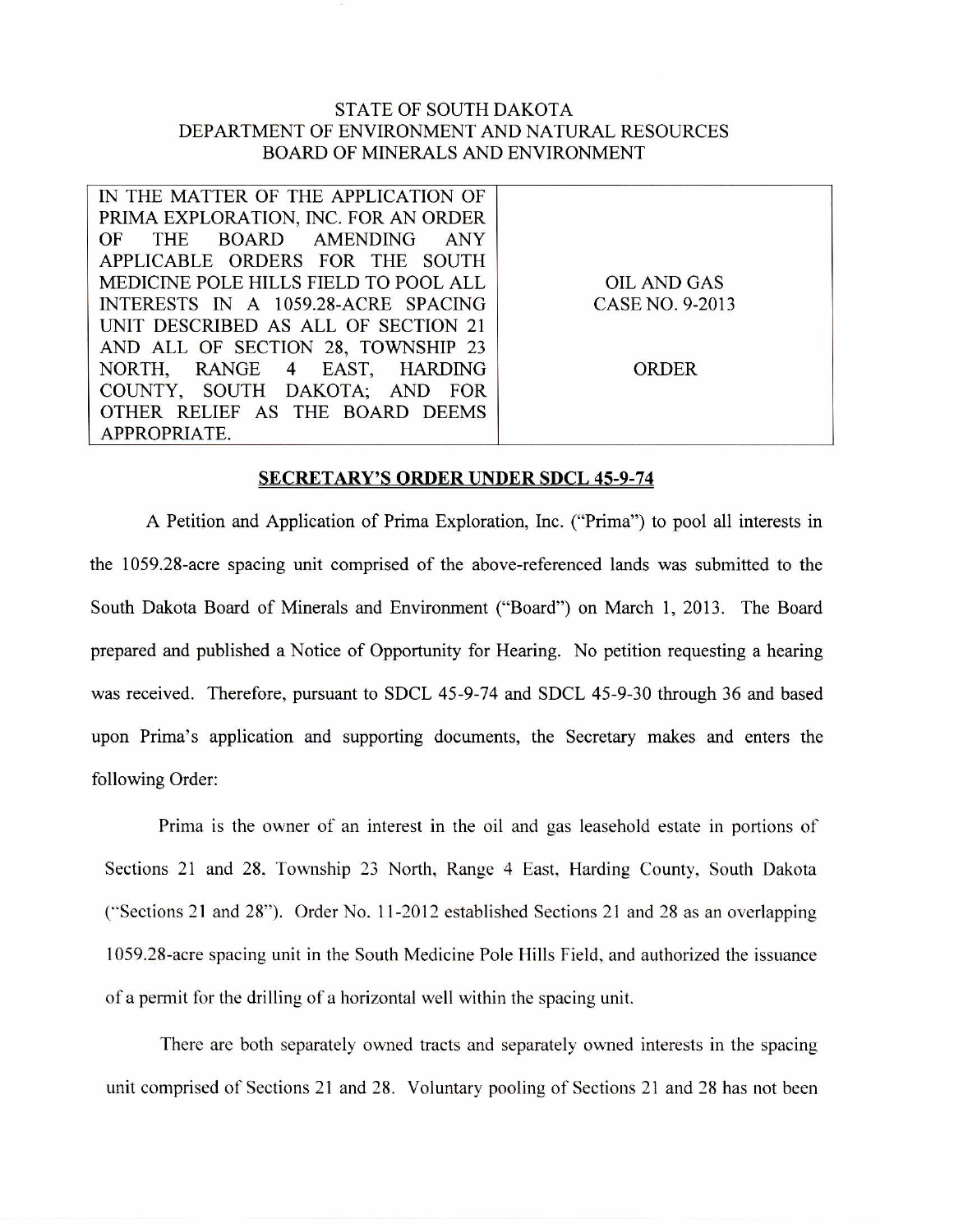accomplished.

Under the current case, Prima has requested that the Board pool all interests in the aforementioned spacing unit, and that Prima be designated as operator of the authorized horizontal well within said spacing unit.

In Prima's opinion, pooling Sections 21 and 28 will increase the ultimate recovery of the pool, prevent waste, prevent the drilling of unnecessary wells and protect correlative rights.

## **IT IS THEREFORE ORDERED**

A. Pooling of all interests in the overlapping 1059.28-acre spacing unit comprised of Sections 21 and 28, Township 23 North, Range 4 East, Harding County, South Dakota, is hereby granted for the South Medicine Pole Hills Field. Prima is hereby designated the operator of the authorized horizontal well within said spacing unit.

B. All expenses incurred in drilling, equipping and operating a well on the spacing unit, and all production from such well, shall be allocated to the various tracts within the spacing unit on the basis of the ratio of the number of acres contained in each separately owned tract to the number of acres in the spacing unit.

C. Operations incident to the drilling of a well on any portion of the spacing unit shall be deemed for all purposes the conduct of such operation upon each separately owned tract in the spacing unit, and production allocated to each tract shall, when produced, be deemed for all purposes to have been produced from each tract by a well drilled thereon.

D. In the event of a dispute as to the costs of drilling, equipping, or operating the well, the South Dakota Board of Minerals and Environment shall determine the costs in accordance with SDCL 45-9-35.

2